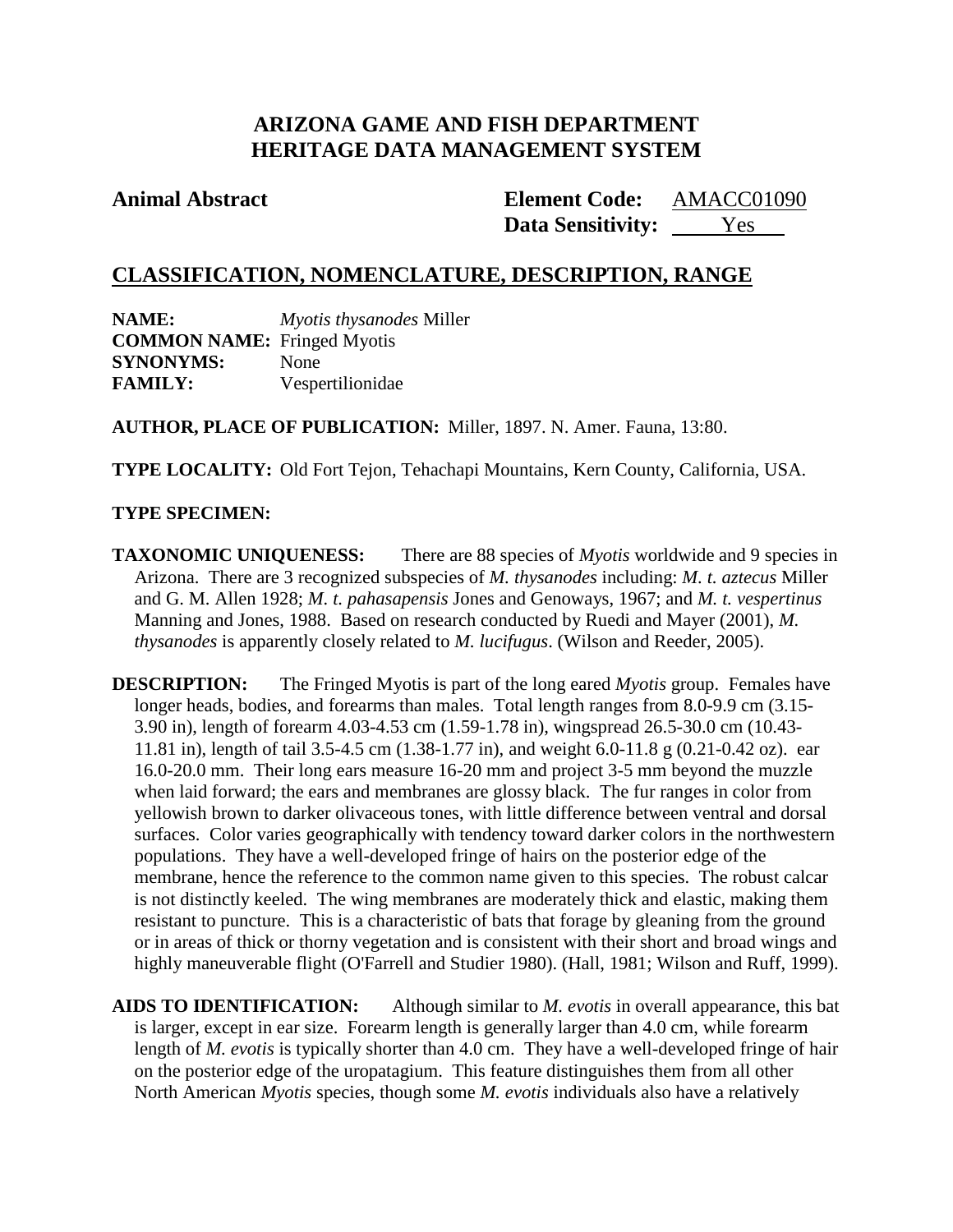inconspicuous fringe. The metaloph, protoconule, and paraloph are usually absent on the first and second molars. This dental simplification is not observed in other American species of *Myotis*.

### **ILLUSTRATIONS:**

B&W photo (Hoffmeister 1986:81, Fig. 5.24) Color photo (Altenbach *in* Wilson and Ruff, 1999) Color photo (Atlenbach *in* Harvey, 1999) Color photo (Bat Conservation International, [http://www.batcon.org](http://www.batcon.org/) accessed 2011) Color photo and drawing (Smithsonian National Museum of Natural History, North American Mammals,<http://www.mnh.si.edu/mna/> accessed 2011)

**TOTAL RANGE:** Western North America from British Columbia, Canada, to Veracruz and Chiapas in southern Mexico. A disjunct population occurs in the Black Hills of Wyoming and South Dakota.

**RANGE WITHIN ARIZONA:** Throughout much of state, though not known from northeast or southwest corners. Their winter range in Arizona shifts to the southernmost counties, and Mohave County.

# **SPECIES BIOLOGY AND POPULATION TRENDS**

**BIOLOGY:** Fringed *Myotis* tend to roost in the open in tightly packed groups. They roost in rock crevices, caves, mines, large snags, under exfoliating bark, and in buildings. In buildings, the sides of ceiling joints are preferred, although cracks between beams may also be used. Roost trees used were large diameter snags in early to medium stages of decay and were more likely to be near water sources than random trees. Thermoregulation of *M. thysanodes* in roosts is highly variable, with individuals shifting between regulating body temperatures and conforming to ambient temperatures. Lactating females tend to maintain lower body temperatures in day roosts than do post-lactating and pregnant females. Clusters of individuals tend to shift sites within the roost periodically in response to temperature changes or disturbance. Human disturbance can cause abandonment of the roost site.

Fringed *Myotis* are known to migrate, although little is known about migration patterns or destinations. Thought that fall migrations are short distances to lower elevation sites or more southern areas where bats could be periodically active in winter. Physiological studies indicate that *Myotis thysanodes* have a great deal of control over body temperature regulation and can fly at low ambient and body temperatures. Spring migration into a maternity roost is rapid, occurring from mid to late April. This migration takes place in less than a month. They are most active 1-2 hours after sunset. They fly at about 8.6 mph, with nearly vertical flight observed. According to Cockrum (1973), the greatest longevity recorded is 11 years, though most Fringed *Myotis* probably live for less than this.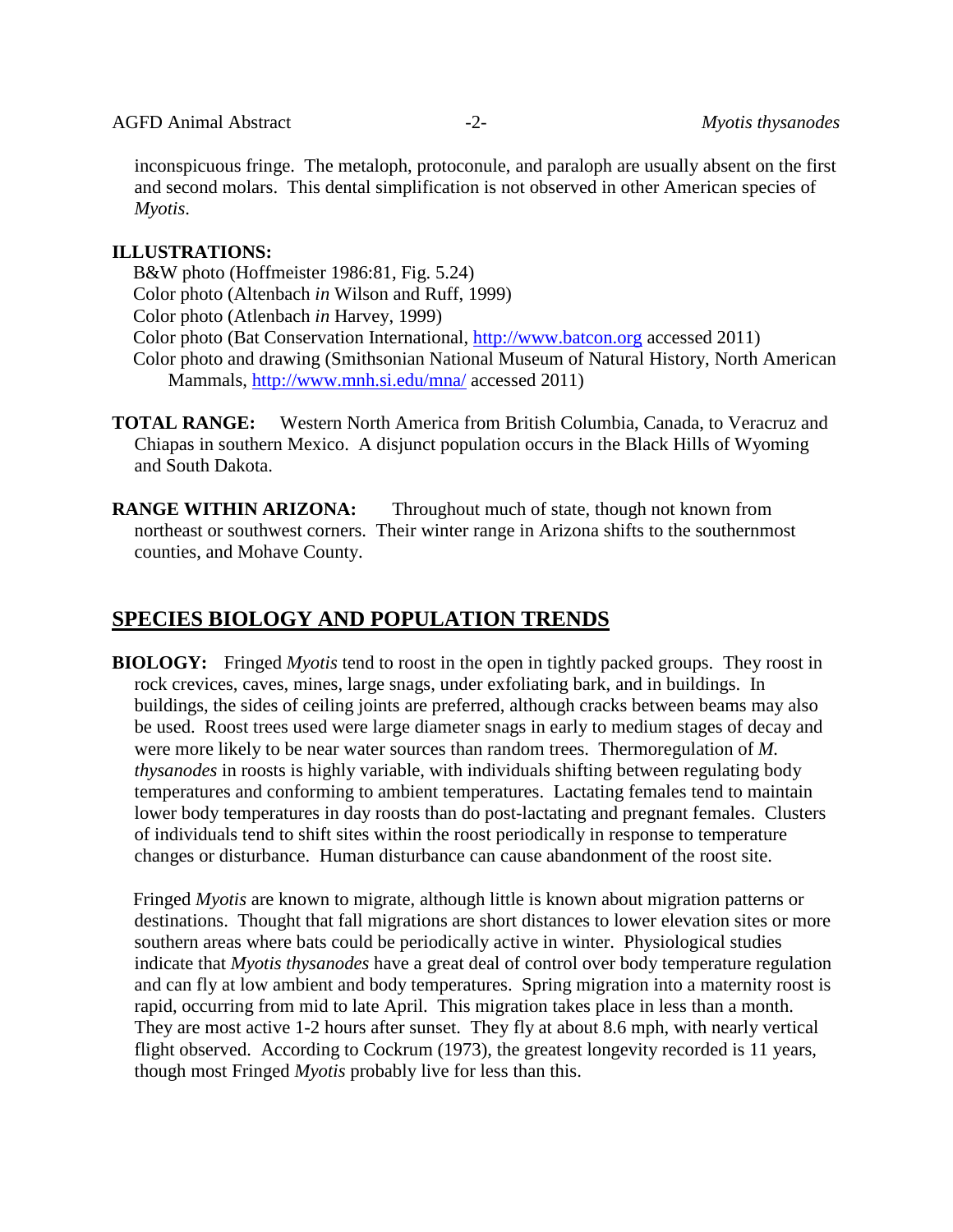- **REPRODUCTION:** The only detailed description of reproduction is from O'Farrell and Studier (1973) for the region of northeastern New Mexico. According to this report, females do not copulate until after leaving the maternity roost in the fall. Copulation may occur at hibernacula, as in most other temperate Vespertilionids. Ovulation, fertilization, and implantation occurs from late April to mid-May, with gestation lasting 50-60 days; births late June to mid-July. Evidence from other areas suggests similar reproductive timing throughout this species' range. Birth occurs in a head-down posture. The litter size is one, and the sex ratio at birth is equal. Young have open eyes and erect pinnae shortly after birth and are pink in color for approximately one week, after which the skin pigmentation process commences, followed by hair growth in the pigmented areas. During lactation two to ten adults are always present in the roost to care for the young. The neonate is huge in proportion to the mother, at 22% of her body mass and 54% of her total length. Females deposit newborns in a separate roost site and only visit them to nurse or to assist young in distress. Young are capable of limited flight at 16-17 days, and are indistinguishable from adults in both flight and form after 21 days. Colony size ranges up to several hundred. The colonies begin to disperse by October. (NatureServe 2010).
- **FOOD HABITS:** *M. thysanodes* eat mostly small beetles (73% frequency), but moths are also taken. Observations indicated slow, highly maneuverable flight with foraging occurring in and around vegetation. These observations are consistent with their wing morphology. This bat may land to pick up prey from the ground.
- **HABITAT:** Fringed *Myotis* occur primarily in middle elevation habitats ranging from deserts, grasslands, and woodlands. They occupy the lowest elevational range of all of the long-eared *Myotis* species (*M. auriculus, M. evotis*, *M. keenii*, *M. milleri*, and *M. septentrionalis*), and are most frequently captured in oak-pinyon woodlands and other open, coniferous, middleelevation forests. They also have been captured in high-elevation habitats and at sea level in coastal areas. Roost sites found in caves, mine tunnels, in large snags, under exfoliating bark, and in buildings. These sites may be day or night roosts. Thought that Fringed *Myotis* use lower elevation caves and mines, as hibernation sites, but not much is known about their wintering whereabouts. All desert and steppe areas within the range of *M. thysanodes* are within an hour flight from forested or riparian areas.
- **ELEVATION:** 4,000 8,437 feet (1,219-2,572 m).
- **PLANT COMMUNITY:** Found from low desert scrub associations to higher elevation firpine associations. Oak and pinyon woodlands appear to be most commonly used vegetative association.
- **POPULATION TRENDS:** Appears to be stable in Arizona, though they are rare in other areas.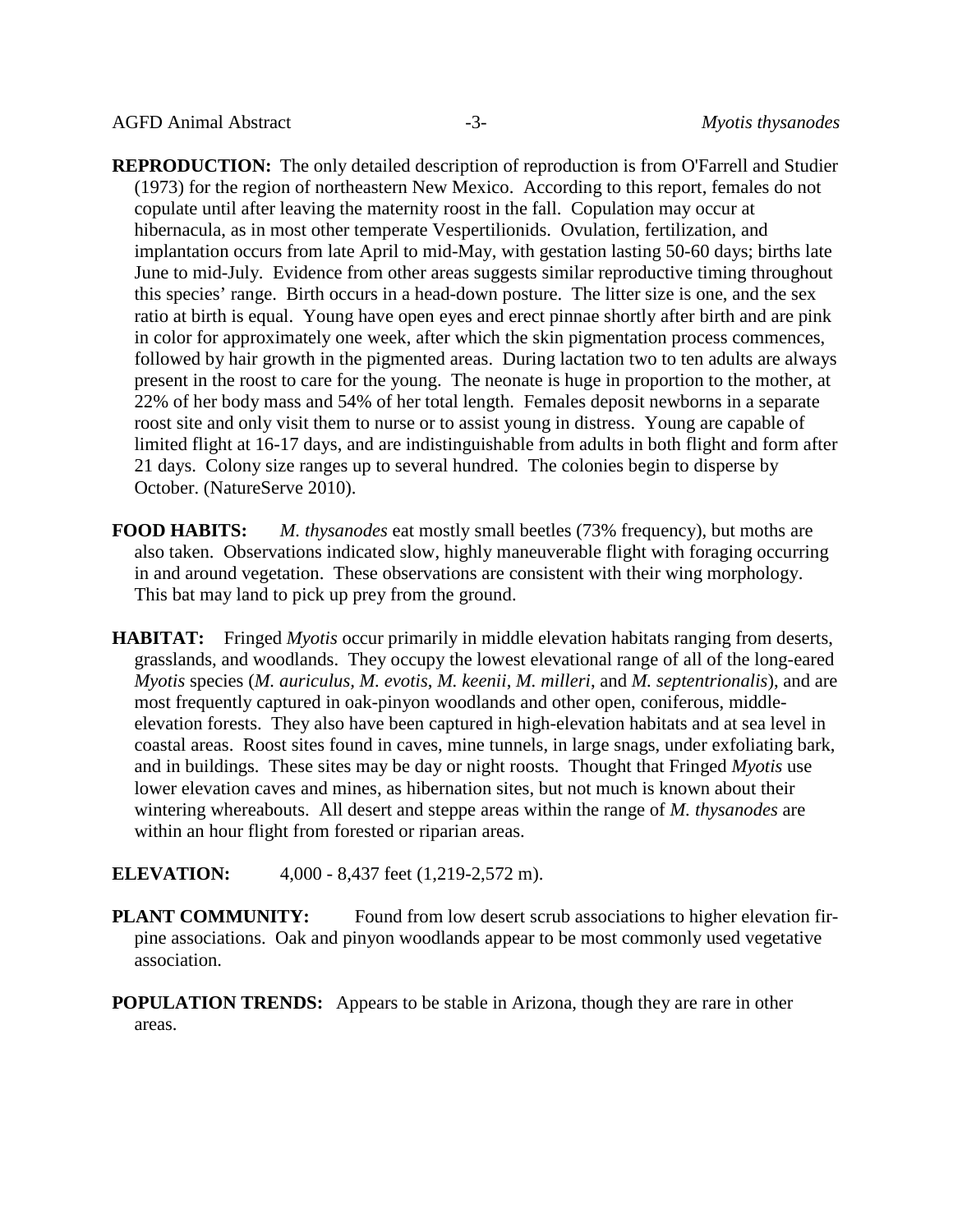## **SPECIES PROTECTION AND CONSERVATION**

| <b>ENDANGERED SPECIES ACT STATUS:</b> | None (USDI, FWS 1996)                 |
|---------------------------------------|---------------------------------------|
|                                       | [C <sub>2</sub> USDI, FWS 1994]       |
| <b>STATE STATUS:</b>                  | <b>None</b>                           |
| <b>OTHER STATUS:</b>                  | Not BLM Sensitive (USDI, BLM AZ 2008) |
|                                       | [Bureau of Land Management Sensitive] |
|                                       | (USDI, BLM AZ 2000, 2005)]            |

**MANAGEMENT FACTORS:** This species greatest threat is being disturbed by humans; mostly through recreational caving, mine exploration and vandals. Other threats include: closure of abandoned mines, renewed mining at historic sites, toxic material impoundments, pesticide spraying, vegetation conversion, livestock grazing, timber harvest, destruction if buildings and bridges used as roosts and destruction or disturbance of water sources and riparian habitat. Prior to parturition, females become very secretive and virtually impossible to approach. The lack of understanding of intra-specific variation within this species compromises the effectiveness of current management policy.

### **PROTECTIVE MEASURES TAKEN:** None known.

- **SUGGESTED PROJECTS:** The hibernation and migratory habits of this species, as well as many *Myotis* species, are unknown. It is important to understand more about the habitat requirements of this species throughout the year. The presence of appropriate roost sites may be the most critical factor determining *M. thysanodes* presence in an area. Throughout the range of this species, it is important for research on roosting and foraging habits to be conducted.
- **LAND MANAGEMENT/OWNERSHIP:** BLM Arizona Strip, Kingman and Safford Field Offices; DOD - Fort Huachuca Military Reservation; NPS-Pipe Springs National Monument; USFS – Apache-Sitgreaves, Coconino, Coronado, Kaibab, Prescott and Tonto National Forests; Private.

## **SOURCES OF FURTHER INFORMATION**

### **REFERENCES:**

- Altenbach *in* Wilson, D.E. et al. 1999. The Smithsonian Book of North American Mammals. Smithsonian Institution Press, Washington in Association with the American Society of Mammalogists. Pp. 99.
- Altenbach *in* Harvey, M.J. et al., 1999. Bats of the United States. Arkansas Game and Fish Commision, Pp. 47.
- Barbour, R.W. and W.H. Davis. 1969. Bats of America. The University Press of Kentucky. Pp. 85-88.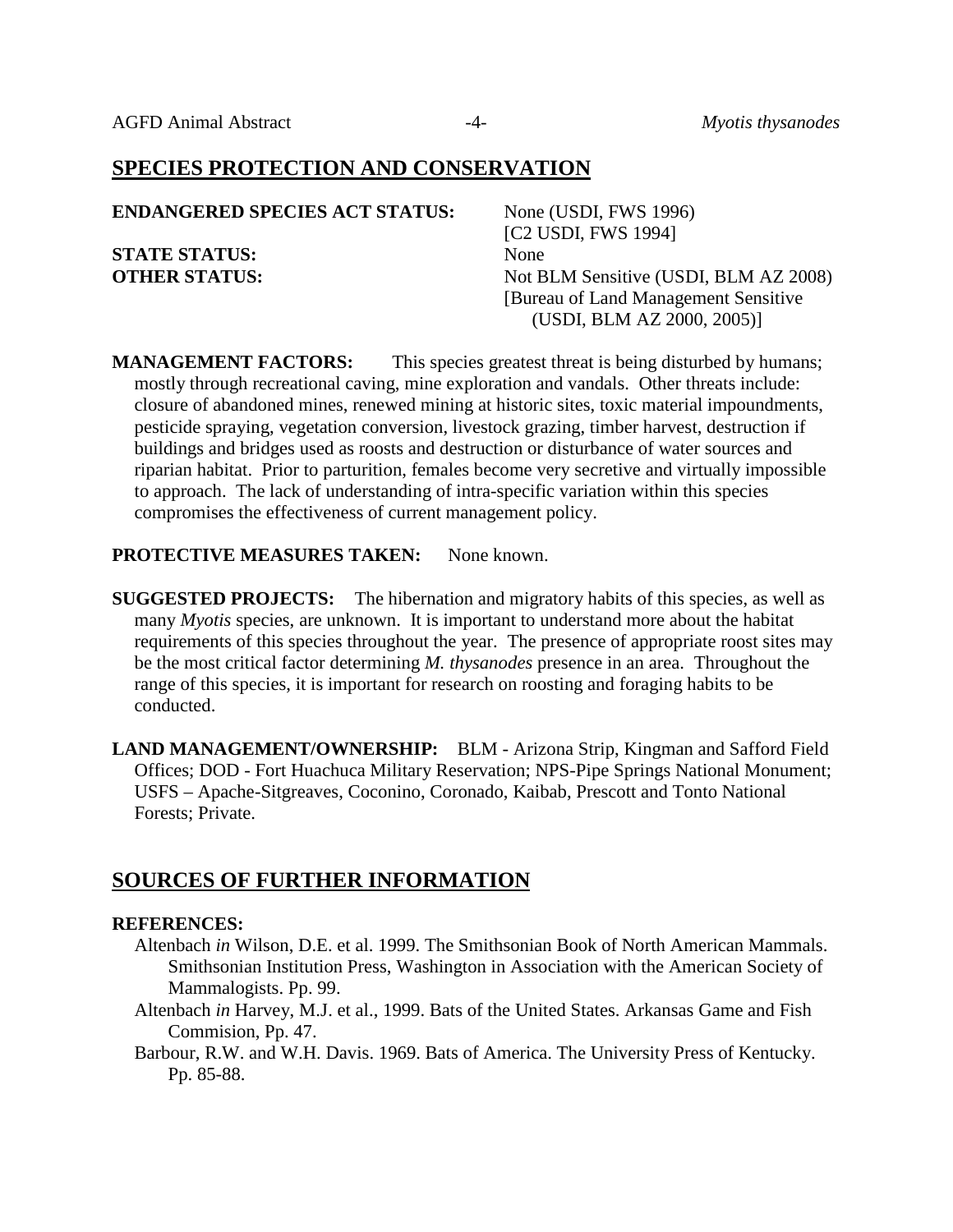- Bat Conservation International. Species profile Myotis thysanodes. 2011 Bat Conservation International, Inc.<http://www.batcon.org/>Accessed 1/20/2011.
- Cockrum, E.L. 1973. Additional longevity records for American bats. Journal of the Arizona Academy of Science. 8:108-110.
- Findley, J.S., et al. 1975. Mammals of New Mexico. University of New Mexico Press. Pp. 36- 37.
- Hall, E.R. 1981. The mammals of North America. 2nd edition I:203-204.
- Harvey, M.J. et al., 1999. Bats of the United States. Arkansas Game and Fish Commision. Pp. 47.
- Hoffmeister, D.F. 1986. Mammals of Arizona. University of Arizona Press. Tucson Arizona. Pp. 80-81.
- NatureServe Explorer: An online encyclopedia of life [web application]. 2001. Version 1.6. Arlington, Virginia, USA: NatureServe. Available: [http://www.natureserve.org/explorer.](http://www.natureserve.org/explorer) (Accessed: November 14, 2002).
- NatureServe. 2010. NatureServe Explorer: An online encyclopedia of life [web application]. Version 7.1. NatureServe, Arlington, Virginia. Available
- [http://www.natureserve.org/explorer.](http://www.natureserve.org/explorer) (Accessed: January 20, 2011).
- O'Farrell, M.J. and E.H. Studier. 1980. Mammalian species. The American Society of Mammalogists. 137:1-5.
- O'Farrell, M.J. and E.H. Studier. 1973. Reproduction, growth and development in *Myotis thysanodes* and *M. lucifugus* (Chiroptera: Vespertilionidae). Ecology, 54:18-30.
- Rabe, M.J., T.E. Morrell, H. Green, J.C. DeVos, and C.R. Miller Jr. 1998. Characteristics of ponderosa pine snag roosts used by reproductive bats in northern Arizona. Journal of Wildlife Management, 62(2): 612-621.
- USDI, Bureau of Land Management. 2000. Arizona BLM Sensitive Species List. Instruction Memorandum No. AZ-2000-018.
- USDI, Bureau of Land Management. 2005. Arizona BLM Sensitive Species List.
- USDI, Bureau of Land Management. 2008. Arizona BLM Sensitive Species List.
- USDI, Fish and Wildlife Service, 1994. Endangered and Threatened Wildlife and Plants; Animal Candidate Review for Listing as Endangered or Threatened Species; Proposed Rule. Federal Register 59(219):58986.
- USDI, Fish and Wildlife Service. 1996. Endangered and Threatened Wildlife and Plants: Review of Plant and Animal Taxa that are Candidates for Listing as Endangered or Threatened Species. Federal Register 61(40):7596-7613.
- Weller, T.J. and C.J. Zabel. 2001. Characteristics of Fringed Myotis day roosts in northern California. Journal of Wildlife Management, 65(3): 489-97.
- Wilson, D.E. and D.M. Reeder. 1993. Mammal Species of the World. Second edition. Smithsonian Institution Press, Washington, D.C. Pp.207-216.
- Wilson, D. E. and D. M. Reeder, eds. 2005. Mammal species of the World: A taxonomic and Geographic Reference, Third edition, Volume 1. The Johns Hopkins University Press, Baltimore, Maryland. 517.
- Wilson, D.E. and S. Ruff. 1999. The Smithsonian Book of North American Mammals. Smithsonian Institution Press, Washington in Association with the American Society of Mammalogists. Pp. 98-100.